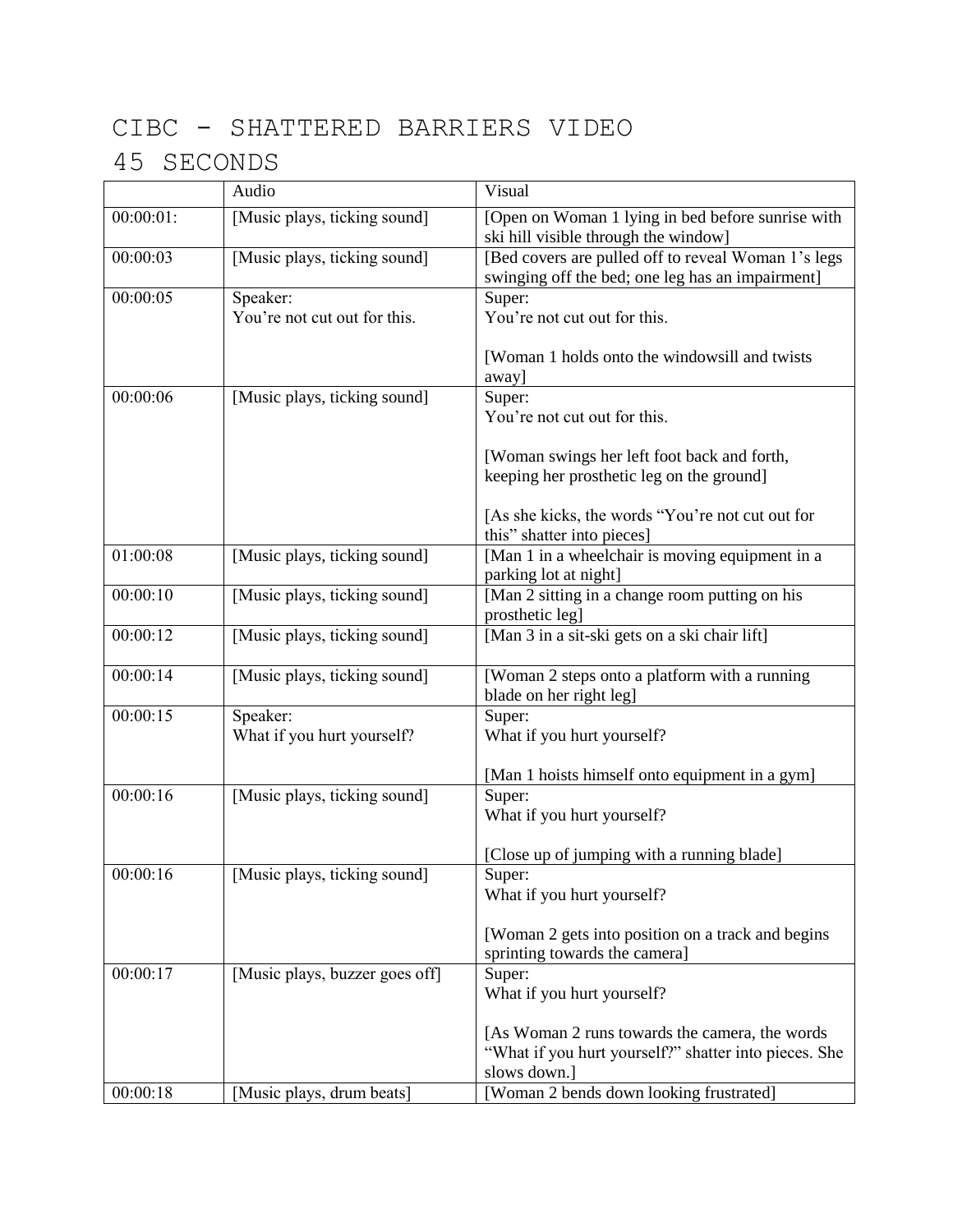| 00:00:20 | [Music plays, sound of crashing<br>and falling]                            | [Various shots of Woman 1 falling down on the hill]                                                                                                                                           |
|----------|----------------------------------------------------------------------------|-----------------------------------------------------------------------------------------------------------------------------------------------------------------------------------------------|
| 00:00:22 | [Music plays, drum beats]                                                  | [Woman 1 standing at the top of a ski hill, Man 4<br>stands beside her pointing down the hill]                                                                                                |
| 00:00:24 | [Music plays, drum beats]                                                  | [Close up of Woman 1 putting on her ski goggles]                                                                                                                                              |
| 00:00:25 | [Music plays, drum beats]                                                  | [Woman 1 skis down the hill]                                                                                                                                                                  |
| 00:00:27 | [Music plays, drum beats]<br>Speaker:<br>You really think you can do this? | Super:<br>You really think you can do this?<br>[Woman 2 runs along an indoor track]                                                                                                           |
| 00:00:29 | [Music plays, drum beats]                                                  | Super:<br>You really think you can do this?<br>[Man 1 on wheelchair treadmill looking very<br>focused]                                                                                        |
| 00:00:30 | [Music plays, beeping]                                                     | Super:<br>You really think you can do this?<br>[Lines appear on an ECG screen, indicating<br>increasing heartbeat]                                                                            |
| 00:00:31 | [Music plays, drum beats, sound<br>of shattering]                          | Super:<br>You really think you can do this?<br>[Man 3 speeds down the hill on a sit ski. As he<br>passes by the camera, the words "You really think<br>you can do this?" shatter into pieces] |
| 00:00:32 | [Music plays, sound of skiing]<br>through the snow]                        | [Close up of sit ski going down the hill]                                                                                                                                                     |
| 00:00:33 | [Music plays, drum beats]                                                  | [Man 2 does push ups in a gym between 2 blocks,<br>lifting himself onto the blocks as he comes up]                                                                                            |
| 00:00:34 | [Music plays, drum beats, sound<br>of water splashing]                     | [Woman 2 is running, her lower body underwater<br>with her running blade on, her upper body outside of<br>the water                                                                           |
| 00:00:36 | [Music plays, drum beats]                                                  | [Woman 1 skis down the hill, as she passes the<br>camera, snow fills the screen]                                                                                                              |
| 00:00:36 | Speaker:<br>You'll never walk again.<br>[Music plays]                      | Super:<br>You'll never walk again.<br>[Close up of tire spinning on treadmill]                                                                                                                |
| 00:00:37 | [Music plays]                                                              | Super:<br>You'll never walk again.                                                                                                                                                            |